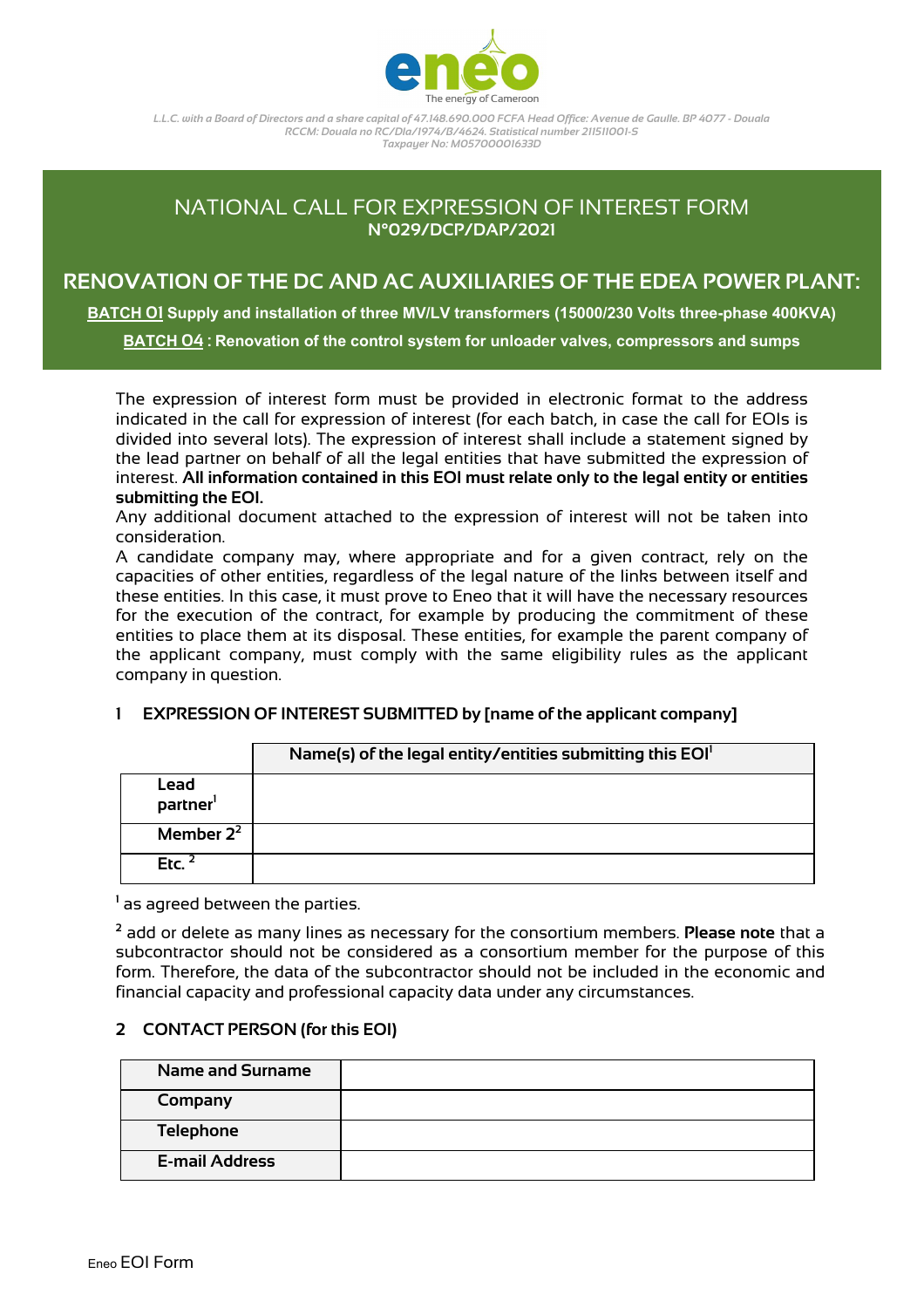

# **3 SPECIALISATION**

Please use the table below to indicate the areas of specialisation relevant to this project for each legal entity submitting this EOI, putting these areas of specialisation at the top of each row and the name of the legal entity at the top of each column. Then put a "Yes" in the box(es) corresponding to the area(s) of specialisation in which each legal entity has significant experience. [**5 areas of specialisation maximum**]

|                                  | Lead      | Member 2  | Member 3  | Etc. $2$  |  |
|----------------------------------|-----------|-----------|-----------|-----------|--|
|                                  | company X | Company Y | Company Z | Company n |  |
| Relevant<br>specialisation no. 1 | Yes       |           |           |           |  |
| Relevant<br>specialisation no. 2 |           |           |           |           |  |
| Etc. <sup>2</sup>                |           |           |           |           |  |

 $2$  Add or delete as many rows and/or columns as necessary. In case this EOI is submitted by an individual legal entity, the name of the legal entity should be indicated under the heading "Lead Partner" (and the following columns should be deleted accordingly or left empty)

# **4 ECONOMIC AND FINANCIAL CAPACITY**

Please complete the following "Financial Data" table $3$  using your most recent annual accounts and projections. If your annual accounts are not yet available, for this year or last, please indicate your most recent estimates, clearly identifying the estimated figures in italics. For all columns, the figures should be on the same basis, so that a direct comparison can be made from one year to the next - if the basis for the figures has changed in any year, this should be explained at the bottom of the table. Any clarification or explanation that is deemed necessary can also be provided.

| <b>Financial Data</b> | 2016 | 2017 | 2018 | 2019 | 2020 |
|-----------------------|------|------|------|------|------|
| Annual turnover       |      |      |      |      |      |

### **Financial capacity**

Indicate the sources of funding (cash, unencumbered real assets, credit lines and other financial resources) required for the cash flow aspects of the work under the contract(s) in question, net of the Bidder's commitments under other contracts

| Sources of funds | Amount (Euro or F CFA) |
|------------------|------------------------|
| Liquid assets    |                        |
| Credit lines     |                        |
|                  |                        |
|                  |                        |

 $3$  If this EOI is submitted by a consortium, the data in the table above must correspond to the sum of the data of the different legal entities.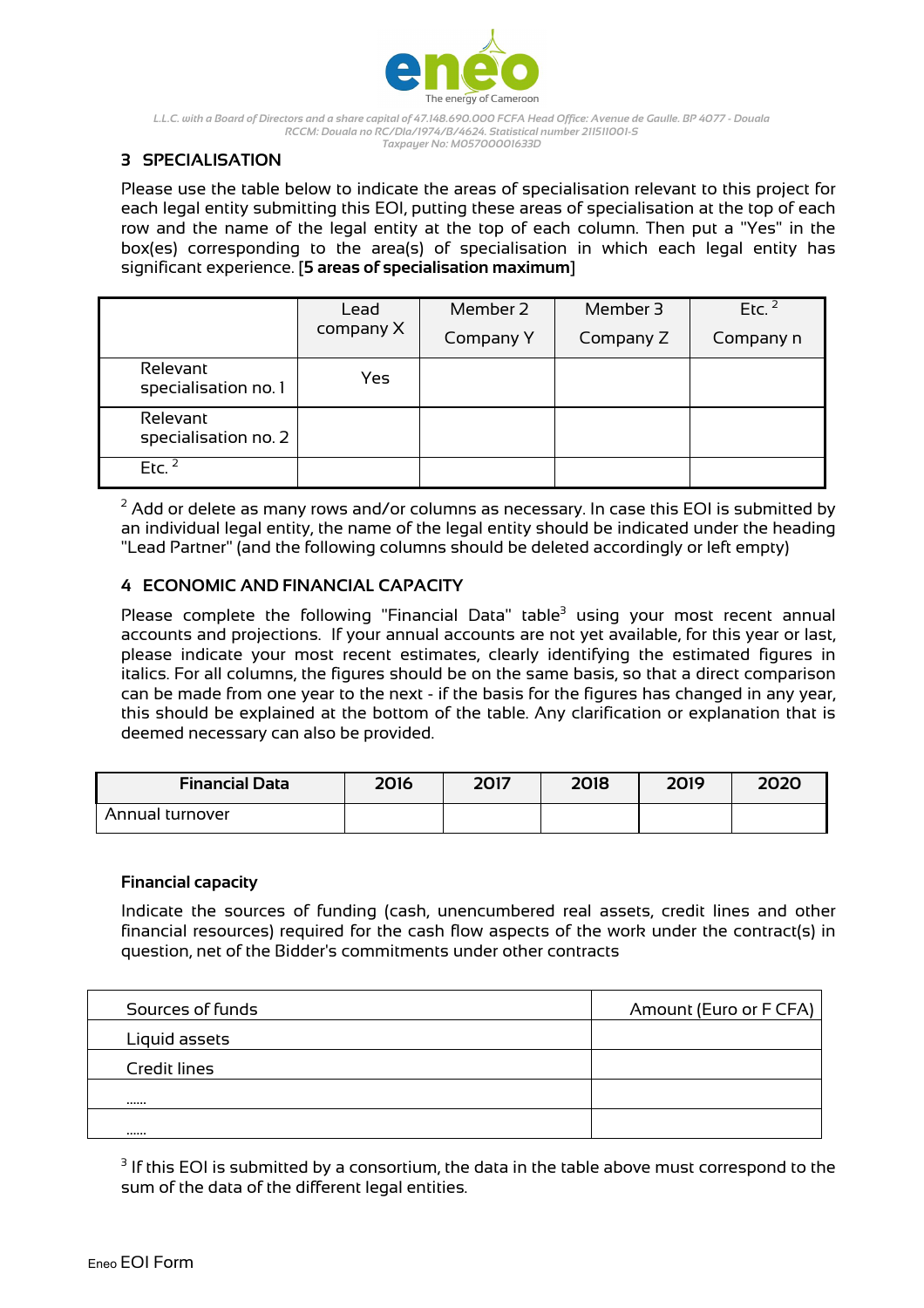

# **5 STAFF STRENGTH**

Please provide the following information<sup>4</sup> on staff numbers for the previous and current year.

| Average number of<br>employees                                             | <b>Current financial year (2021)</b> |                                                                  |  |  |
|----------------------------------------------------------------------------|--------------------------------------|------------------------------------------------------------------|--|--|
|                                                                            | <b>Grand total</b>                   | Profiles for the areas relevant to the<br>contract <sup>58</sup> |  |  |
| Permanent staff <sup>6</sup>                                               |                                      |                                                                  |  |  |
| Permanent staff assigned<br>to the project                                 |                                      |                                                                  |  |  |
| Other staff <sup>7</sup>                                                   |                                      |                                                                  |  |  |
| Total                                                                      |                                      |                                                                  |  |  |
| Profile of the Project<br>Manager                                          |                                      |                                                                  |  |  |
| Number of years of<br>experience of the Project<br>Manager in similar work |                                      |                                                                  |  |  |
| Number of years of<br>experience of the project<br>manager in the company  |                                      |                                                                  |  |  |
| Languages read, written<br>and spoken                                      |                                      |                                                                  |  |  |

 $4$  If this EOI is submitted by a consortium, the data in the table above must correspond to the sum of the data of the different legal entities.

<sup>5</sup> Corresponding to the accumulation of staff in the relevant specialisations identified in point 3 above

 $6$  Staff employed directly by the applicant under permanent status (open-ended contracts)

 $7$  Other staff not directly employed by the applicant under permanent status (fixed-term contracts)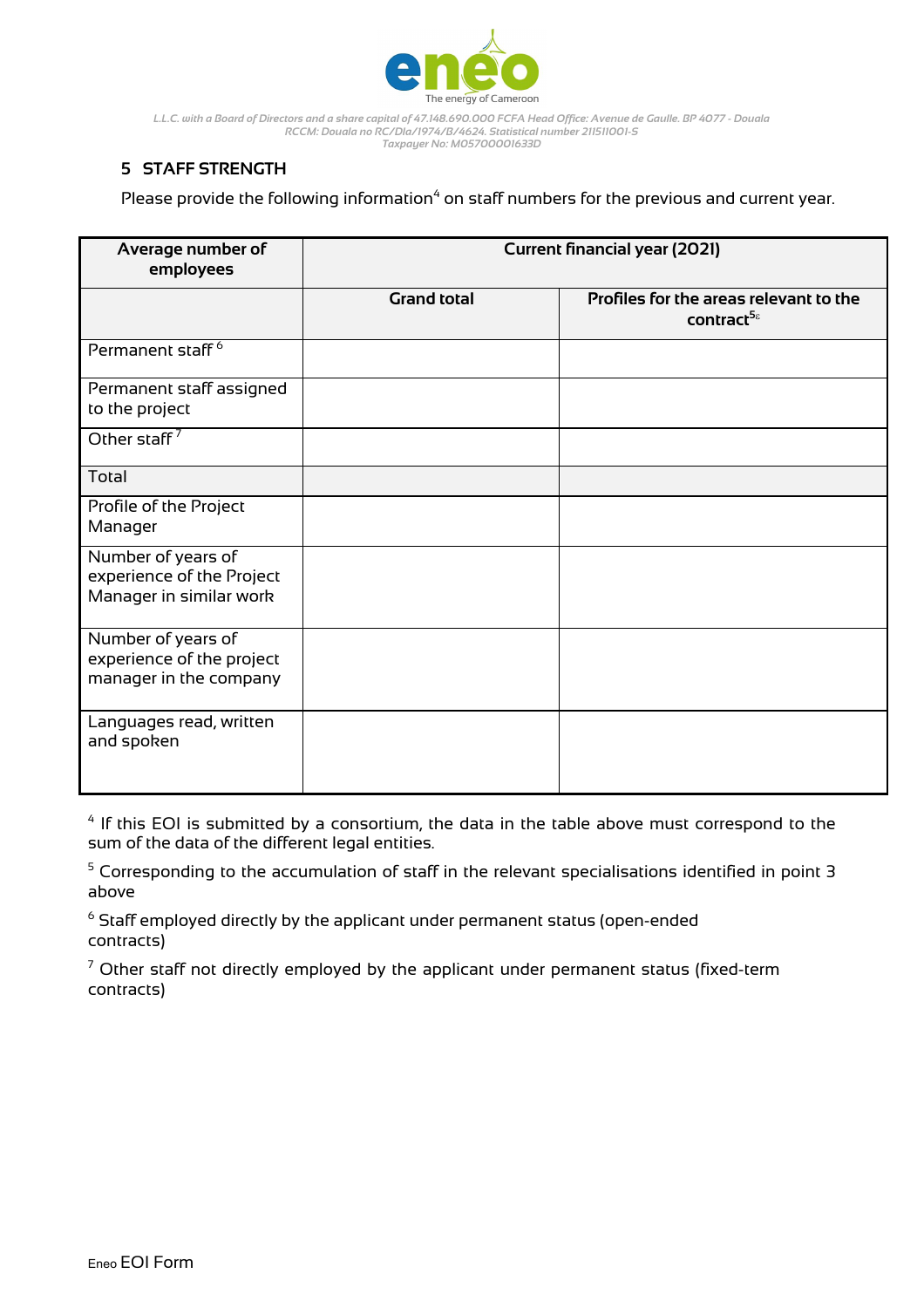

## **6 SPECIFIC EXPERIENCE OF THE APPLICANT COMPANY**

Please complete the table using the template below to summarise the main projects relevant to this contract that have been carried out in the last 5 years by the legal entity(ies) submitting the said EOI. The number of references provided should not exceed 10 for the whole EOI.

| Ref. n° (maximum 10)                |          | <b>Project title</b>                                     | $\cdots$                  |                                     |                       |                                 |                           |  |  |
|-------------------------------------|----------|----------------------------------------------------------|---------------------------|-------------------------------------|-----------------------|---------------------------------|---------------------------|--|--|
| Name of legal entity                | Country  | Total<br>amount of<br>the project<br>(in euros/F<br>CFA) |                           | Number of<br>employee<br>s provided | Name of<br>the client | <b>Duration of</b><br>the works |                           |  |  |
| $\cdots$                            | $\cdots$ | $\cdots$                                                 | $\cdots$                  | $\cdots$                            | $\cdots$              | $\cdots$                        |                           |  |  |
| Detailed description of the project |          |                                                          |                           |                                     |                       |                                 | Type of services provided |  |  |
|                                     |          |                                                          |                           |                                     |                       | $\cdots$                        |                           |  |  |
| Ref. n° (maximum 10)                |          | <b>Project title</b>                                     | $\cdots$                  |                                     |                       |                                 |                           |  |  |
| Name of legal entity                | Country  | Total                                                    |                           | Number of                           | Name of               | <b>Duration of</b>              |                           |  |  |
|                                     |          | amount of                                                |                           | employee                            | the client            | the works                       |                           |  |  |
|                                     |          | the project                                              |                           | s provided                          |                       |                                 |                           |  |  |
|                                     |          | (in euros/F                                              |                           |                                     |                       |                                 |                           |  |  |
|                                     |          | CFA)                                                     |                           |                                     |                       |                                 |                           |  |  |
| $\cdots$                            | $\cdots$ | $\cdots$                                                 | $\cdots$                  | $\cdots$                            | $\cdots$              | $\cdots$                        |                           |  |  |
| Detailed description of the project |          |                                                          | Type of services provided |                                     |                       |                                 |                           |  |  |
| $\cdots$                            |          |                                                          |                           |                                     |                       | $\cdots$                        |                           |  |  |